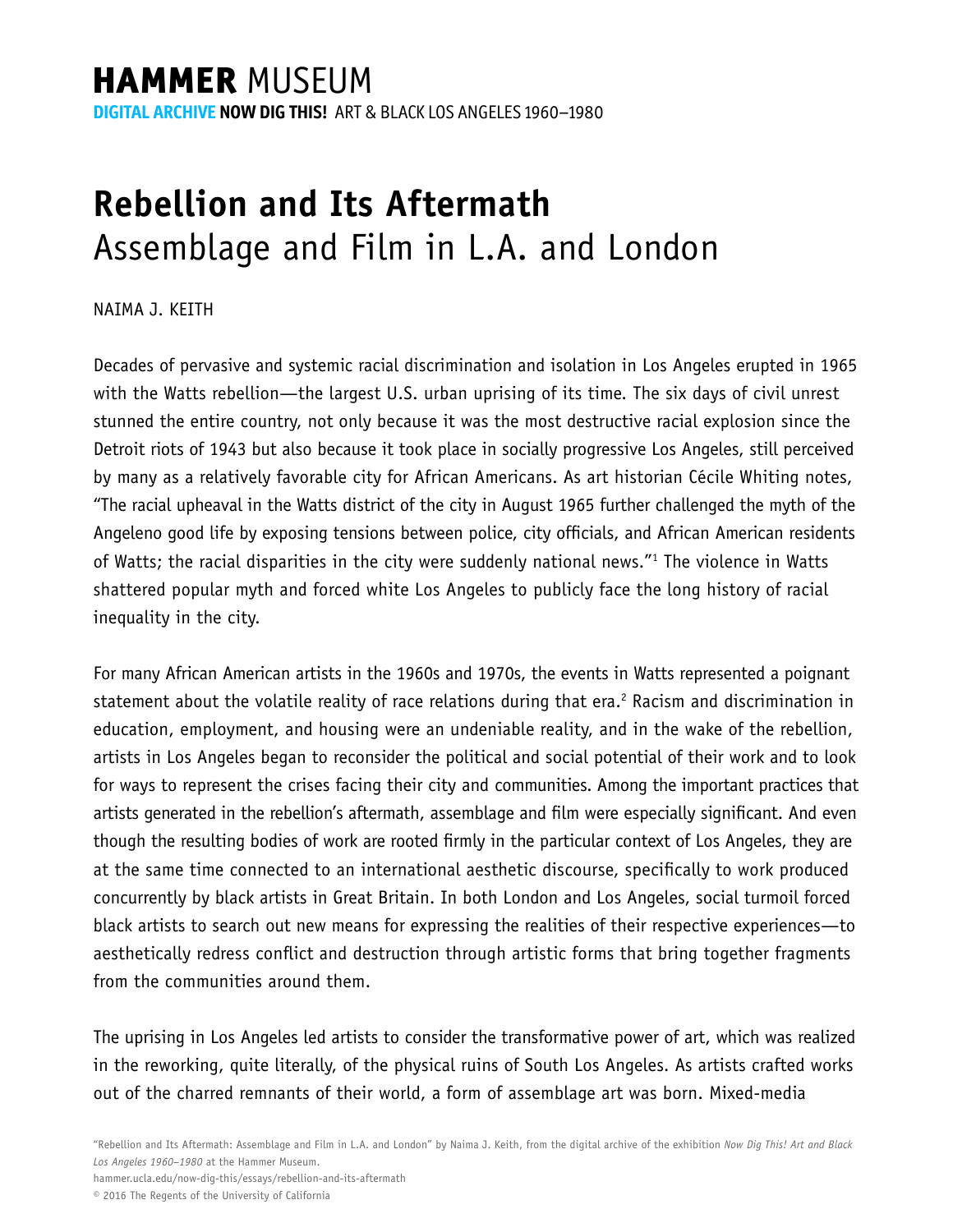assemblage, or the use of actual objects to construct works of art from component parts, became key in articulating the desire to develop new and more complex means to understand and comment upon society. The resulting movement was by no means monolithic, however; rather, artists developed a multitude of ideas about the artistic potential of assemblage. For Noah Purifoy, discarded objects were democratic: they didn't discriminate against those who could not afford or access "fine" art materials. For John Riddle, assemblage was a clear metaphor for the process of change required of art to "advance social consciousness and promote black development."3 As John Outterbridge noted, "What is available to you is not mere material but the material and the essence of the political climate, the material in the debris of social issues. At times even the trauma within the community becomes the debris that artists manipulate and that manipulates the sensibility of artists."4 Assemblage therefore became an important artistic strategy that not only radically changed notions of art and art making but also offered a medium through which the artist was able to redefine the relationship between viewer and object, and between artist and social context. The artist's choice and manipulation of reality itself became the subject of new work. It was as if artists were calling into question their own relationship to the times and the all-encompassing history of the moment in which their work would be seen.

Many black artists in Los Angeles mobilized the medium of assemblage as a way to comment on the role of the artist as a social agent. For Outterbridge, art with social commentary evolved naturally from the climate of the times—he came to think of himself as an "activist-artist" whose "studio was everywhere."<sup>5</sup> Outterbridge's interest in discarded materials, however, started from a young age. His father ran a business in segregated Greenville, North Carolina, collecting and recycling metal machine parts and farm equipment. The artist also credits his grandmother for inspiring him with the handcrafted necklaces and beaded pouches (asafetida bags) she used in her healing practice. For Outterbridge, artifacts made by healers to ward off ailments and ill will possess a curative and transformative aesthetic power that he aspires to deliver in his own work.<sup>6</sup> Drawing inspiration from Dada, folk art, and African sculpture, Outterbridge translates discarded materials into poetic configurations that explore both social and political themes. Objects in his Containment Series—such as *Eastside-Westside* (c. 1970)—were constructed from cut and flattened tin cans with charred wood and rusted nails brought together in ways that avoided stereotypical markers of African American identity and were topically loaded without being overtly polemical. By manipulating found materials, Outterbridge excavates personal and cultural histories that have been covered over, neglected, and hidden.

In Great Britain, uprisings, police brutality, and housing inequality led black artists there to embrace this very same understanding of the artist's role as well as the potential of assemblage in producing

hammer.ucla.edu/now-dig-this/essays/rebellion-and-its-aftermath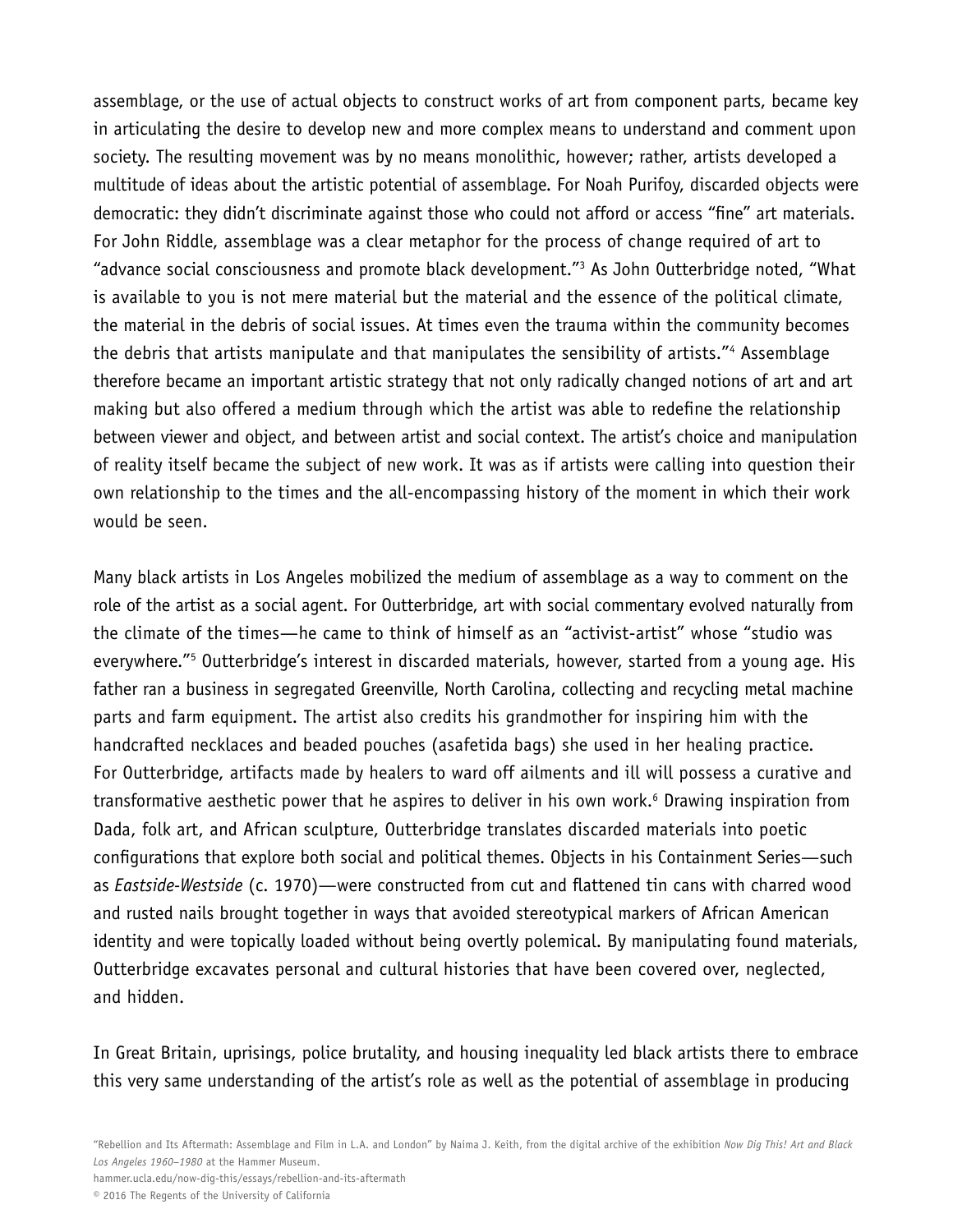artwork that reflected the era's political and ideological tensions. Race riots in London's neighborhood of Notting Hill in 1958 and another in 1976 at the conclusion of the Notting Hill Carnival resulted in the injury of more than one hundred police officers and residents. Disillusioned and angered by increasingly hard-line policing strategies, black Britons began developing a growing politics to address racial intolerance. By the late 1960s and well into the 1980s, artists began using documentary film in a manner similar to that of assemblage, appropriating fragments of real life to express the strife and rebellion in their communities. There were multimedia works as well, such as Keith Piper's *Another Nigger Died Today* (1982).

Trinidadian-born Horace Ové's *Pressure* (1975) explores the assimilation of Caribbean people into British society. Hailed as Britain's first black feature film, *Pressure* is a hard-hitting, honest document of the plight of disenchanted British-born black youths. Set in 1970s London, it tells the story of Tony, a bright high school dropout, the son of West Indian immigrants, who finds himself torn between his parents' churchgoing conformity and his brother's Black Power militancy. As his initially high hopes for life are repeatedly dashed—he cannot find work anywhere; potential employers treat him with suspicion because of his color—his sense of alienation grows. In a bid to find a sense of belonging, he joins his black friends who, estranged from their submissive parents, seek a sense of purpose in the streets and in chases with the police. Shot in a gritty realist style, with an often documentary feel, the film traces a black teenager's attempts to deal with the cycle of educational deprivation, poverty, unemployment, and antisocial behavior in London. The film also spotlights police harassment and the controversial "sus" (suspicion) laws as well as the media's underreporting and misrepresentation of black issues and protests. Ové convincingly captures the spirit of the 1970s, a pivotal period for race relations in Britain and the politicization of a generation, while also acknowledging the influence of African American political leaders of the 1960s and 1970s such as Malcolm X and Stokely Carmichael.<sup>7</sup>

"Rebellion and Its Aftermath: Assemblage and Film in L.A. and London" by Naima J. Keith, from the digital archive of the exhibition *Now Dig This! Art and Black Los Angeles 1960–1980* at the Hammer Museum. hammer.ucla.edu/now-dig-this/essays/rebellion-and-its-aftermath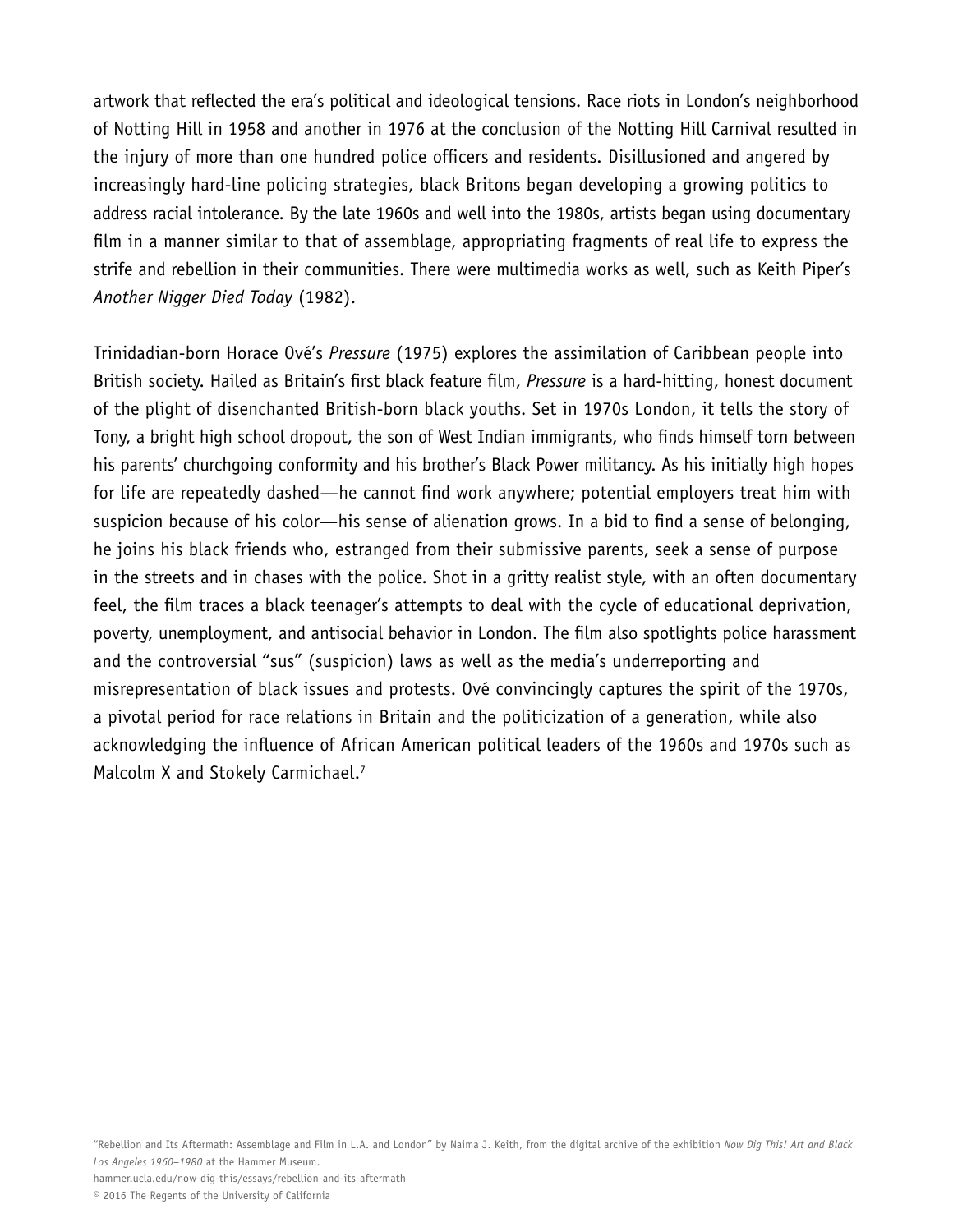

Video stills from Ulysses Jenkins, *Remnants of the Watts Festival*, 1972–73, compiled 1980. Black Arts Council cofounder Claude Booker is seen in the upper right image.

In Los Angeles in the early 1970s, Ulysses Jenkins formed the media group Video Venice News, devoted to shooting documentary work in Southern California. One of his early videos, *Remnants of the Watts Festival* (1972–73, compiled 1980), is an important record of this historic community event commemorating the Watts rebellion of 1965. Shot in a documentary style similar to Ové's, the film features, among other things, an interview with "community curator" Cecil Fergerson and a walkthrough of the festival with Black Arts Council cofounder Claude Booker. In 1966, during the summer following the rebellion, the first Watts Summer Festival took place at Will Rogers Park on 103rd Street. Planned as an annual summer event, the festival did more than memorialize the lives lost in a fractious chapter of the city's history; it also celebrated Los Angeles's cultural diversity and the ideal of a black cultural renaissance emerging from the ashes of the uprising. In filming the festivals of the early 1970s, Jenkins aimed not only to portray Watts as a place for the peaceful gathering of humanity but also to counter the pervasive negative press the neighborhood had received in the years following the uprising. The film also examines the issue of covert surveillance, which, many believe, emerged after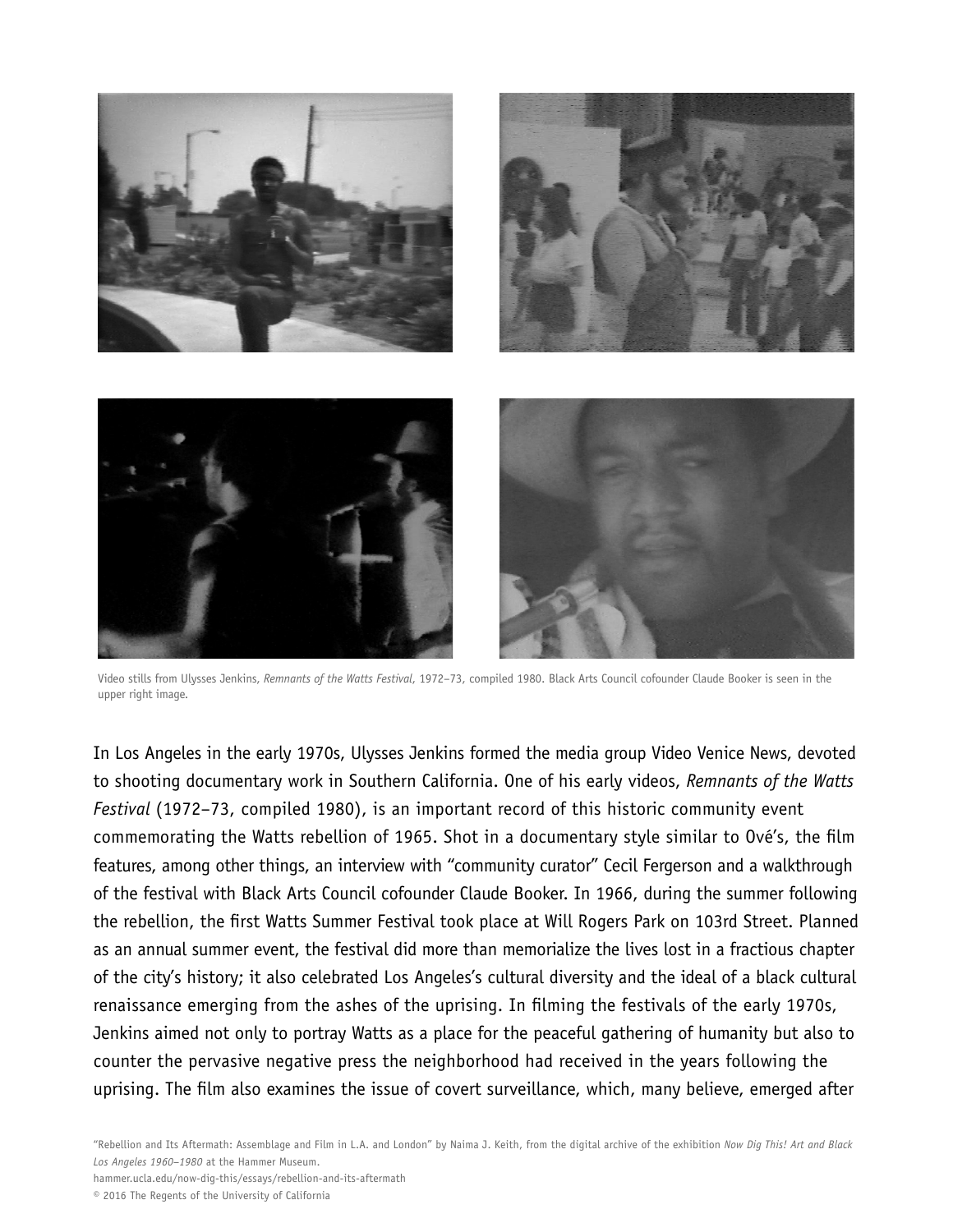the rebellion and continues to this day to define the relationship between the state and the African American community. Jenkins puts forward that the upsurge in police surveillance during these years served to reinforce destructive stereotypes, pervasive in the mainstream media, that African Americans in Watts were dangerous. For Jenkins, a film such as *Remnants of the Watts Festival* was needed to "correct the negative images of Blacks in conventional media outlets."8

In both Los Angeles and London, rebellion and its aftermath produced a commonality of experiences that acted as a catalyst for an artist to make art. Social unrest, followed by destruction and trauma, required the development of a new visual language, one capable of imaginatively redrawing the discursive contours of a society as yet unreconciled to the changes in its internal dynamics produced by its diasporic communities. In London this language was brought forth by young African, Caribbean, and Asian artists coming into view in the early 1980s, among them the film collectives Black Audio, ReTake, Ceddo, and Sankofa, all of which were encouraged, in 1982, by the debut of British television's Channel Four along with the ACCT Workshop Declaration, which supported experimental media. From these groups emerged artists such as John Akomfrah, Isaac Julien, Martina Attille, and Lina Gopaul, whose work would address racial and social politics in Britain during the Thatcher era.

Black Audio's *Handsworth Songs* (1986; dir. John Akomfrah) is a documentary-type film essay on race and disorder in Britain. It looks at the historical, social, and political backdrop of that country's racial unrest and at the anger and disillusionment felt by many from the ethnic communities in Britain. It was filmed in Handsworth and London during the riots of 1985, and uses extensive newsreel and archival material, ranging from shots of colonial labor to images of Caribbean and Asian settlement. Reflecting on the format of the film, collective member Reece Auguiste has stated, "Our task was to find a structure and a form which would allow us the space to deconstruct the hegemonic voices of British television newsreels. That was absolutely crucial if we were to succeed in articulating those spatial and temporal states of belonging and displacement differently. In order to bring emotions, uncertainties and anxieties alive we had to poeticize that which was captured through the lenses of the BBC and other newsreel units—by poetizing every image we were able to succeed in recasting the binary oppositions between myth and history, imagination and experimental states of occasional violence."9

"Rebellion and Its Aftermath: Assemblage and Film in L.A. and London" by Naima J. Keith, from the digital archive of the exhibition *Now Dig This! Art and Black Los Angeles 1960–1980* at the Hammer Museum.

hammer.ucla.edu/now-dig-this/essays/rebellion-and-its-aftermath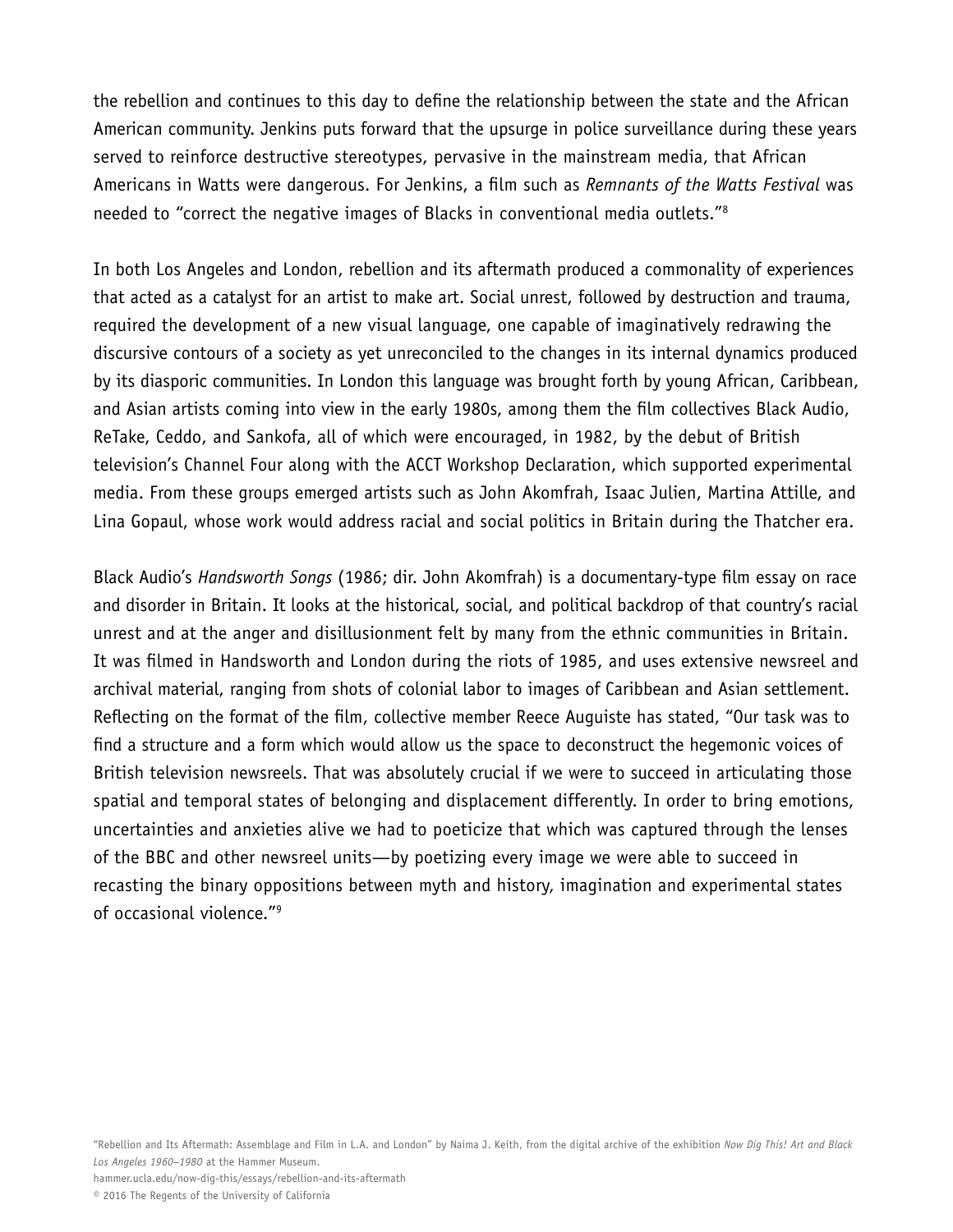

Video stills from Ulysses Jenkins, *Mass of Images*, 1978.

Los Angeles artists likewise referenced mediated images as a means to critique the discursive and physical violence of mainstream representation. Betye Saar's mixed-media sculpture *Imitation of Life* (1975) is an example of how black artists reconfigured images from popular culture in order to expose the latent truths such stereotypical images attempt to mask. Jenkins's four-minute video *Mass of Images* (1978) integrated performance art to explore various stereotypes in media history that have reflected and reinforced deeper patterns of historical racism in the United States. Appearing masked throughout the film, Jenkins performs a mantra that speaks to his disdain for the stereotypes of African Americans that were pervasive at the time. Later, viewers see Jenkins in a wheelchair suggestive of the crippling effect these images have had on the artist and on the black community at large. The film concludes with Jenkins using a sledgehammer to demolish several television sets behind him. Despite his efforts to destroy these images, literally and figuratively, Jenkins realizes that ultimately he can do nothing to change the way the mass media portrays African Americans.

hammer.ucla.edu/now-dig-this/essays/rebellion-and-its-aftermath © 2016 The Regents of the University of California